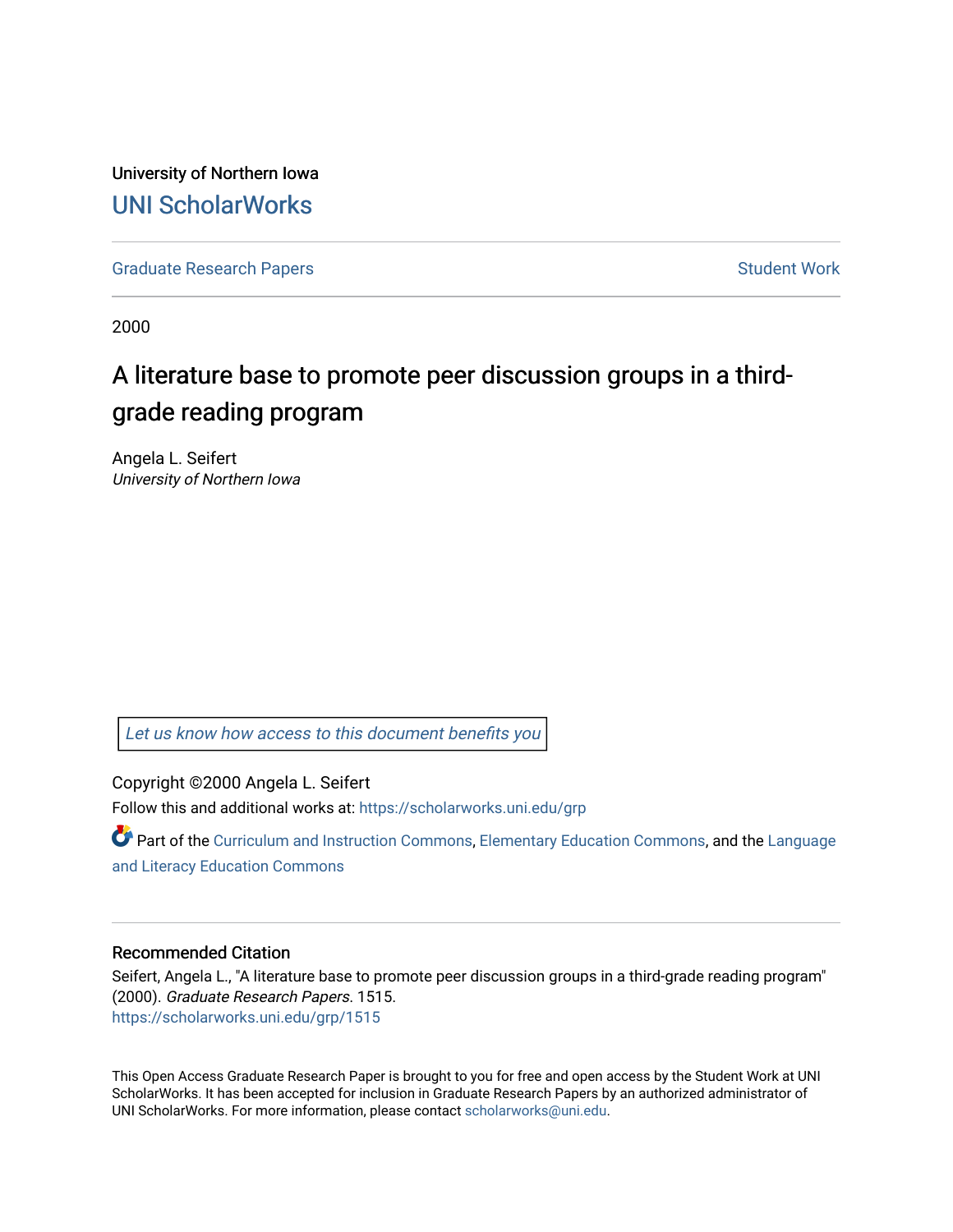### A literature base to promote peer discussion groups in a third-grade reading program

#### Abstract

A decided trend in the literature-based reading program movement in the elementary school is the discussion of ideas that have been generated during the reading process. These interactions with peers and teachers can assist children in constructing meaning from the text and in considering alternative interpretations of the text, thus extending their thinking-language abilities.

To extend discussion in a third-grade classroom, an annotated list of picture books to accompany some of the designated themes of the reading program have been developed. An example teacher-directed lesson to promote inference-making through discussion is also included.

This open access graduate research paper is available at UNI ScholarWorks: <https://scholarworks.uni.edu/grp/1515>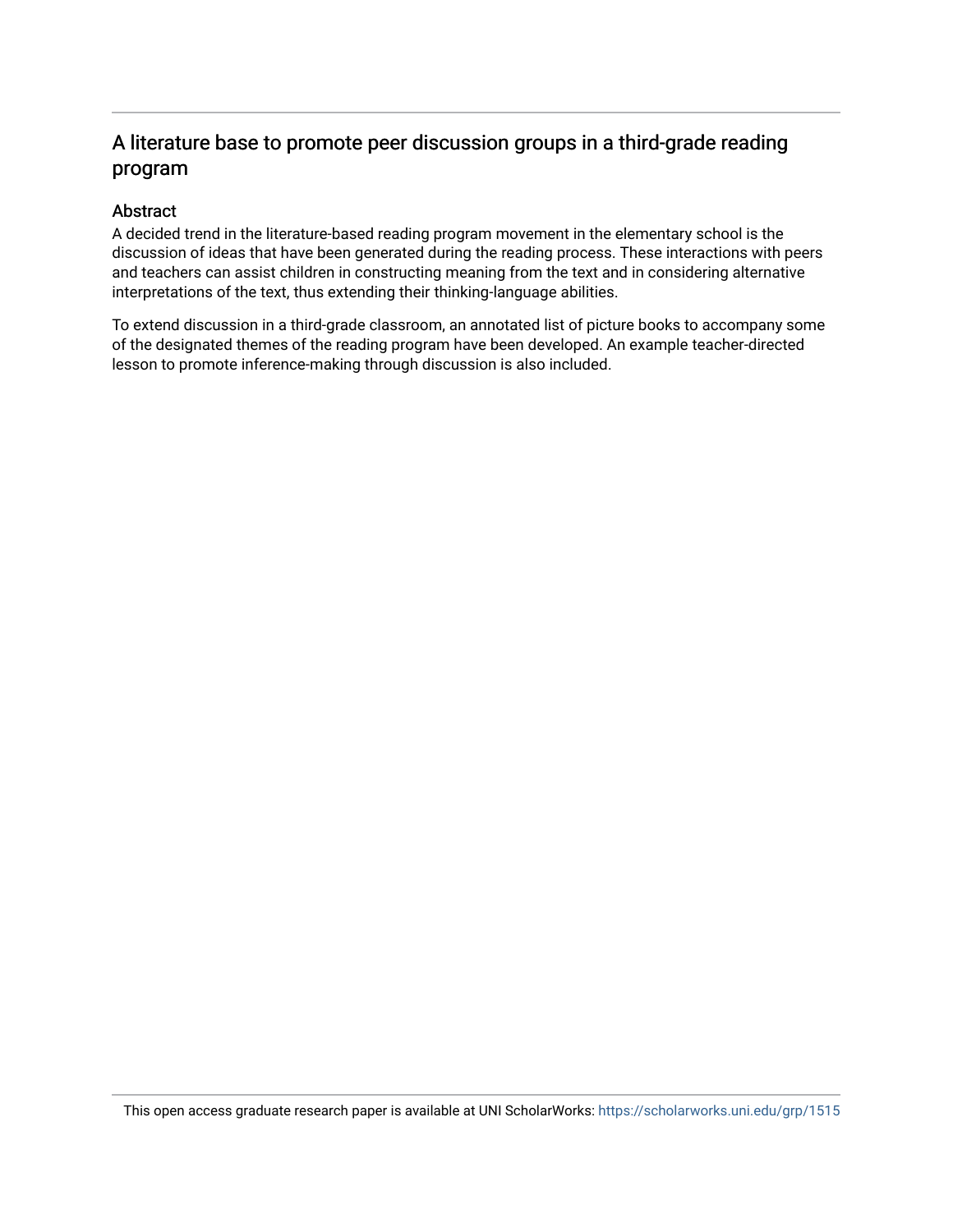## A Literature Base to Promote Peer Discussion Groups in a Third-Grade Reading Program

A Graduate Journal Article Submitted to the Department of Curriculum and Instruction In Partial Fulfillment of the Requirements for the Degree Master of Arts in Education UNIVERSITY OF NORTHERN IOWA

by

Angela L. Seifert

March 2000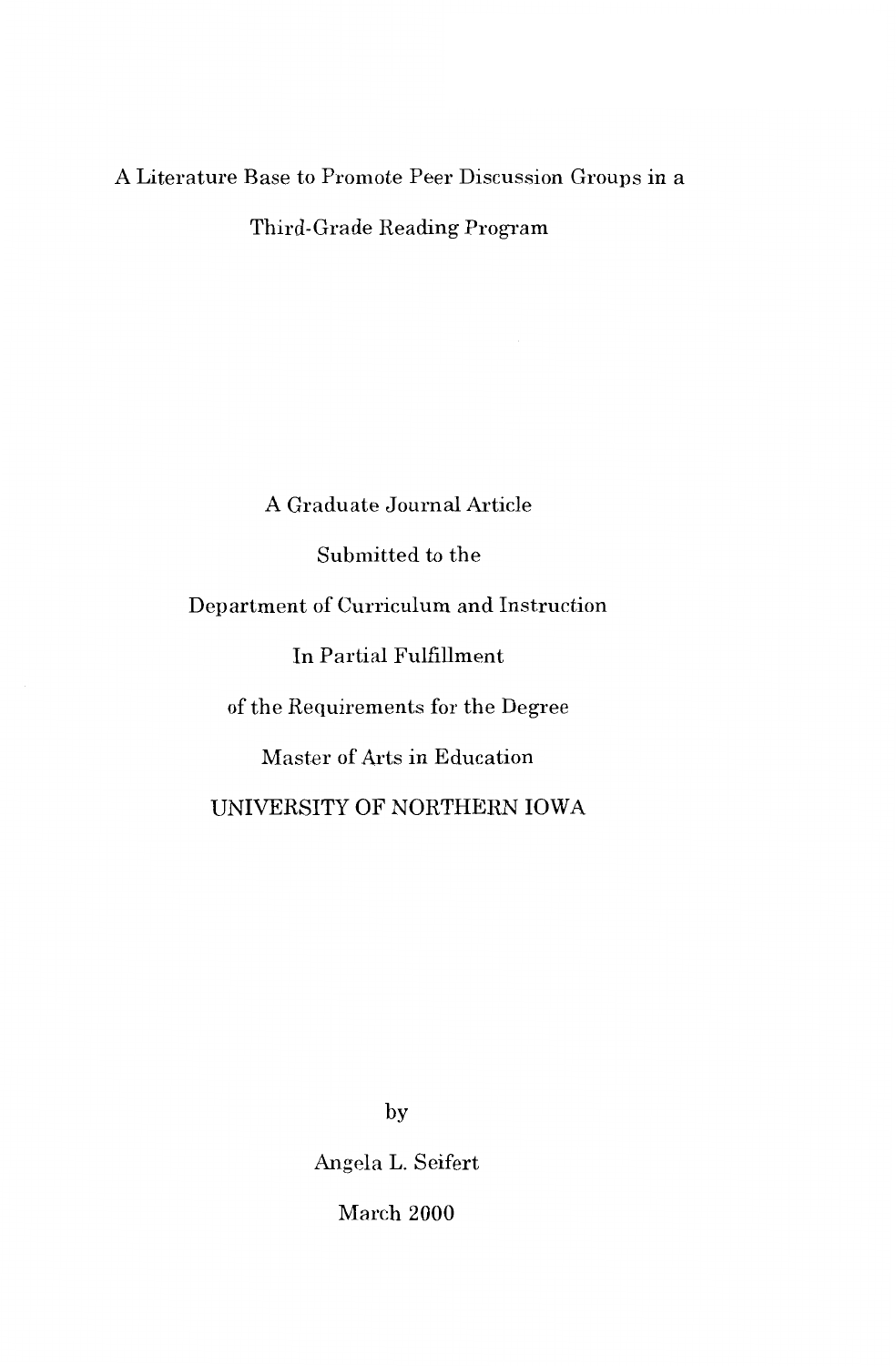This Graduate Journal Article by: Angela L. Seifert Entitled: A Literature Base to Promote Peer Discussion Groups in a Third-Grade Reading Program

has been approved as meeting the research article requirement for the Degree of Master of Arts in Education.

## Jeanne McLain Harms

 $\frac{\sqrt{77}}{2}$ Date Approved

 $\frac{\partial f(x, y)}{\partial x}$  and  $\frac{\partial f(x, y)}{\partial y}$ 

 $\frac{4}{2}$  and  $\frac{4}{2}$  and  $\frac{4}{2}$  and  $\frac{4}{2}$  and  $\frac{4}{2}$  and  $\frac{4}{2}$  and  $\frac{4}{2}$  and  $\frac{4}{2}$  and  $\frac{4}{2}$  and  $\frac{4}{2}$  and  $\frac{4}{2}$  and  $\frac{4}{2}$  and  $\frac{4}{2}$  and  $\frac{4}{2}$  and  $\frac{4}{2}$  and  $\frac{4}{2}$  a

 $\frac{1}{\text{Date}\,\text{Approved}}$ 

Director of Research Project

Jeanne McLain Harms

Graduate Faculty Adviser

# Rick Traw

Graduate Faculty Reader

## Rick Traw

Head, Department of Curriculum and Instruction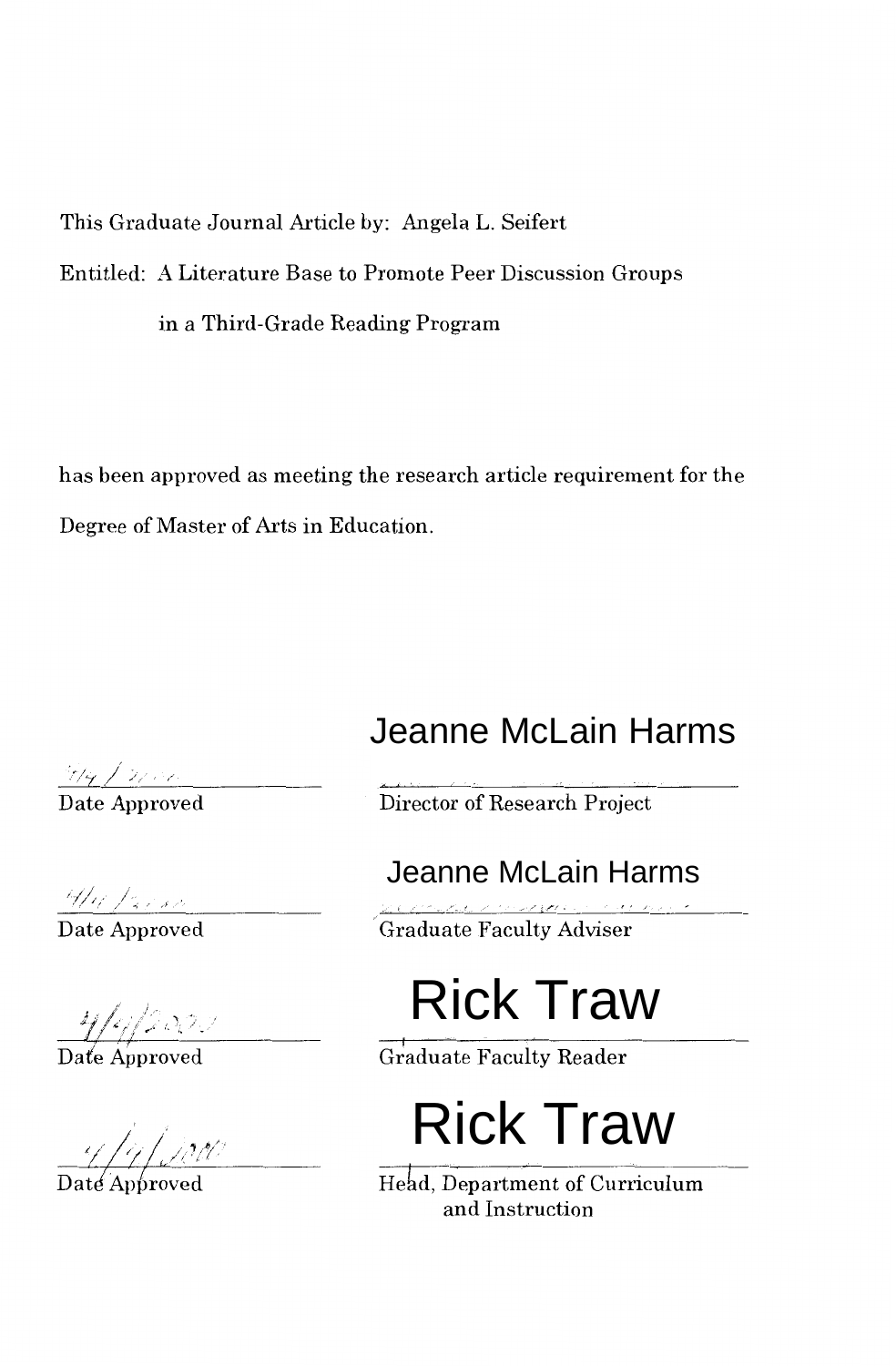#### Abstract

A decided trend in the literature-based reading program movement in the elementary school is the discussion of ideas that have been generated during the reading process. These interactions with peers and teachers can assist children in constructing meaning from the text and in considering alternative interpretations of the text, thus extending their thinking-language abilities.

To extend discussion in a third-grade classroom, an annotated list of picture books to accompany some of the designated themes of the reading program have been developed. An example teacherdirected lesson to promote inference-making through discussion is also included.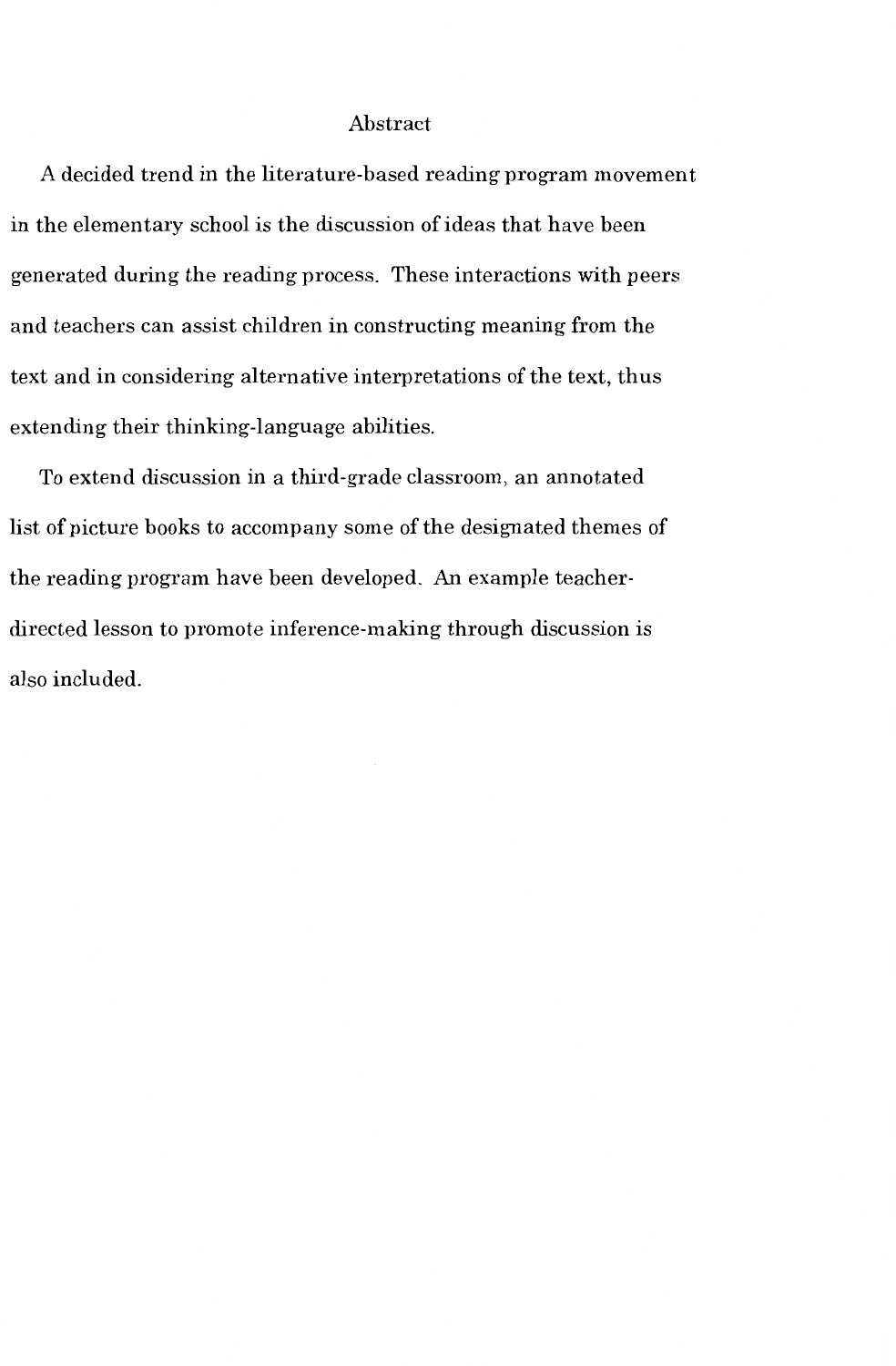Fully functioning citizens in our contemporary society need to be able to listen carefully and critically and communicate clearly their thoughts and feelings (Langer, 1995). In response to these societal needs, schools need to offer students many language opportunities that will enable them to develop into competent, literate citizens.

Business and industry repeatedly tell schools that superficial literacy is no longer enough in our increasingly complex and technological society (Almasi, 1995). Unfortunately, much of conventional schooling does not energize students to connect their abilities and background experiences to school programs. Too frequently, teachers question students with the correct answer already in mind, thus promoting shallow responses and negative attitudes toward school in general (Eeds & Peterson, 1997).

#### Literature-Based Reading Programs

In the case of literature-based reading instruction, professional literature abounds with theoretical formulations of how children learn language and how to develop literacy programs that will foster personalsocial and thinking-language abilities. Literature-based reading programs are highly recommended. Such programs nurture literacy by emphasizing that children create meaning while engaged in the language processes (Goodman, 1986; Routman, 1991).

In a literature-based program, the classroom offers a print-rich learning environment filled with quality literature representing the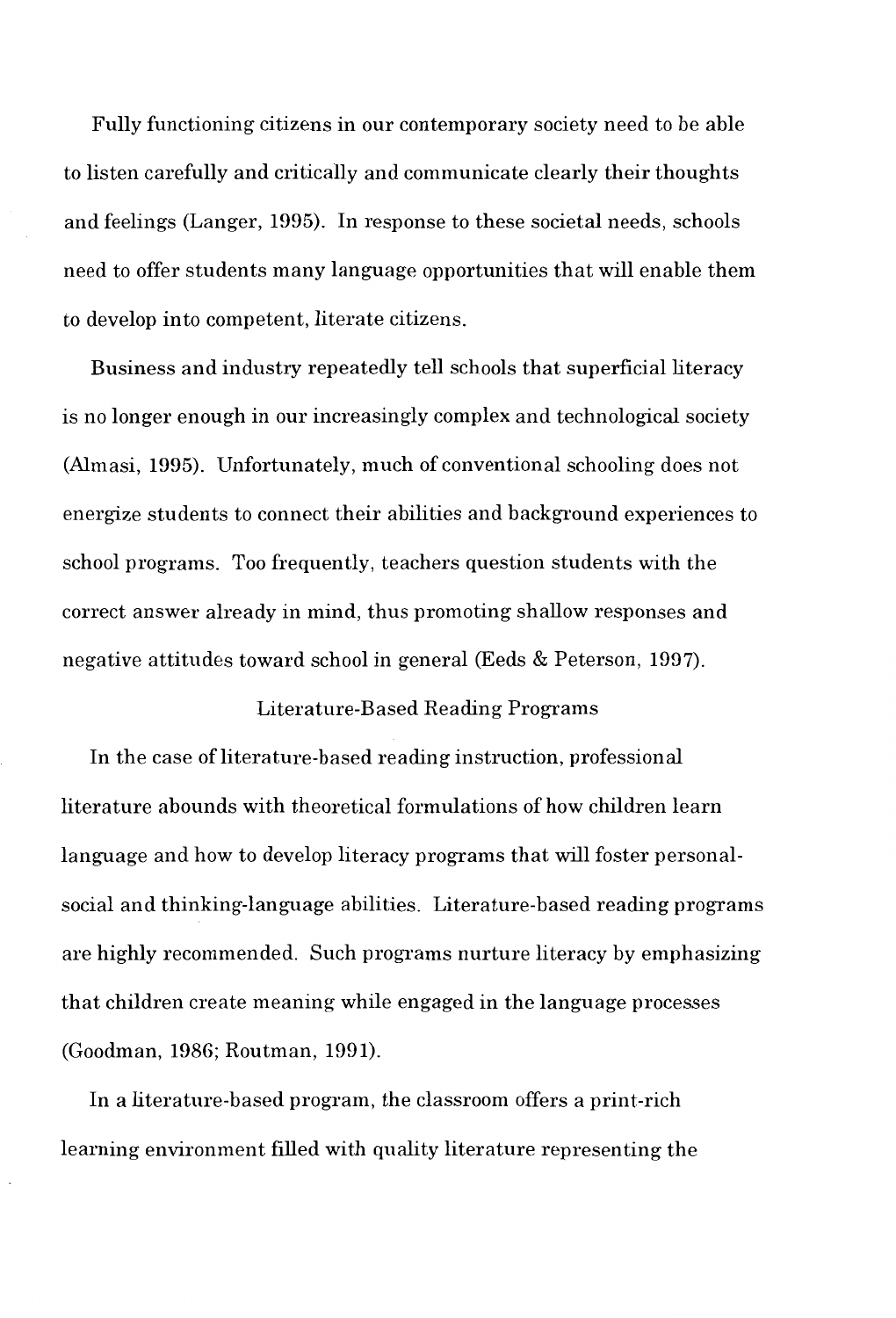different genres. Such an environment extends the dimensions of learning by offering many models of language and in-depth experiences with content (Langer, 1995). Furthermore, literature experiences enhance children's personal-social abilities by developing their imaginations, giving them new perspectives of their own lives and of the word and showing them how others live and have lived (Huck, Hepler, Hickman & Kiefer, 1997). Coupled with a print-rich environment, a literature-based program should offer developmentally appropriate experiences that are naturally appealing to a particular age group. In such an environment, students can learn to make meaningful choices for learning experiences and to take charge of their learning (Routman, 1991).

To facilitate a literature-based program, longer periods of time need to be provided so children will be able to extend their ideas and make connections among the language arts and graphic and performing processes while involved in meaningful expressive activities. Other important factors need to be considered in order for the maximum amount of student achievement to be gained, such as flexible grouping that includes individual activity and small and large groupings of students.

The teacher's role in a literature-based reading program is significant as in all programs. First, the teacher needs to be knowledgeable of quality children's literature from the different genres that is developmentally

2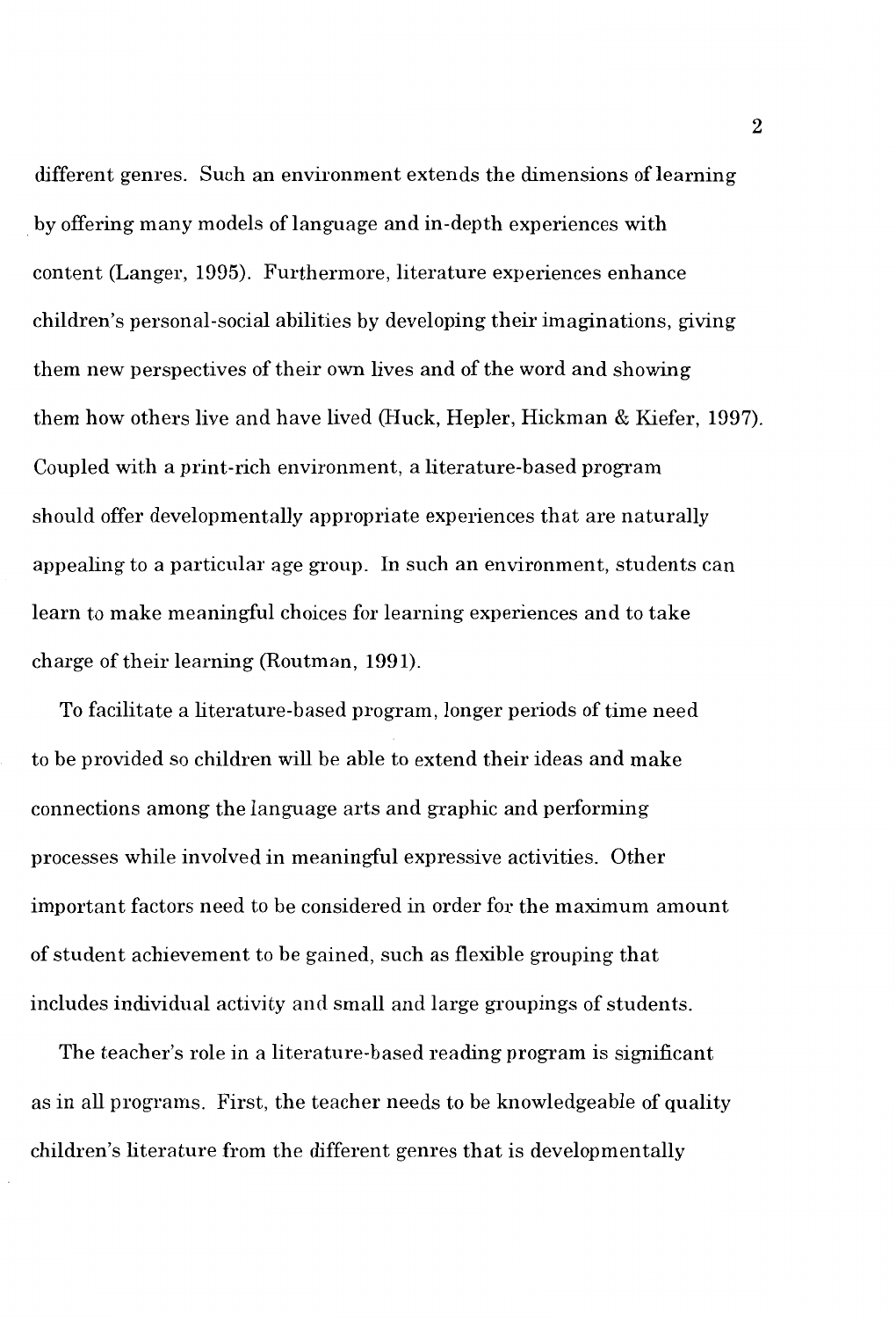appropriate. From this store of knowledge, the teacher needs to develop and maintain a print-rich environment that is secure and predictable, provides many options for learning, connects the processes of learning, and encourages student response (Camborne, 1988; Huck, et al., 1997; Routman, 1991; Harms & Lettow, 1998).

The teacher must realize that individual growth, not achievement of absolute levels, is the goal of a literature-based reading program (Smith, 1995). Observing children who are actively responding to literature is a valuable source of assessment. Informed decisions can be made about further instruction based on these observations (Kooy & Wells, 1996). Other forms of qualitative assessment, such as portfolios, student journals, teacher logs, student-teacher conferences and checklists, assist the teacher in planning activities and discussions that will meet the students' needs.

When teachers serve as facilitators, discussions are more productive (Commeyras, Sherril & Wuenker, 1996). Such a role places the responsibility of the discussion upon the students. By watching students interact, a facilitator can learn the nature and level of a student's involvement.

Small Discussion Groups in a Literature-Based Reading Program Discussion groups support literature-based reading programs and naturally allow children to explore their thinking. The language processes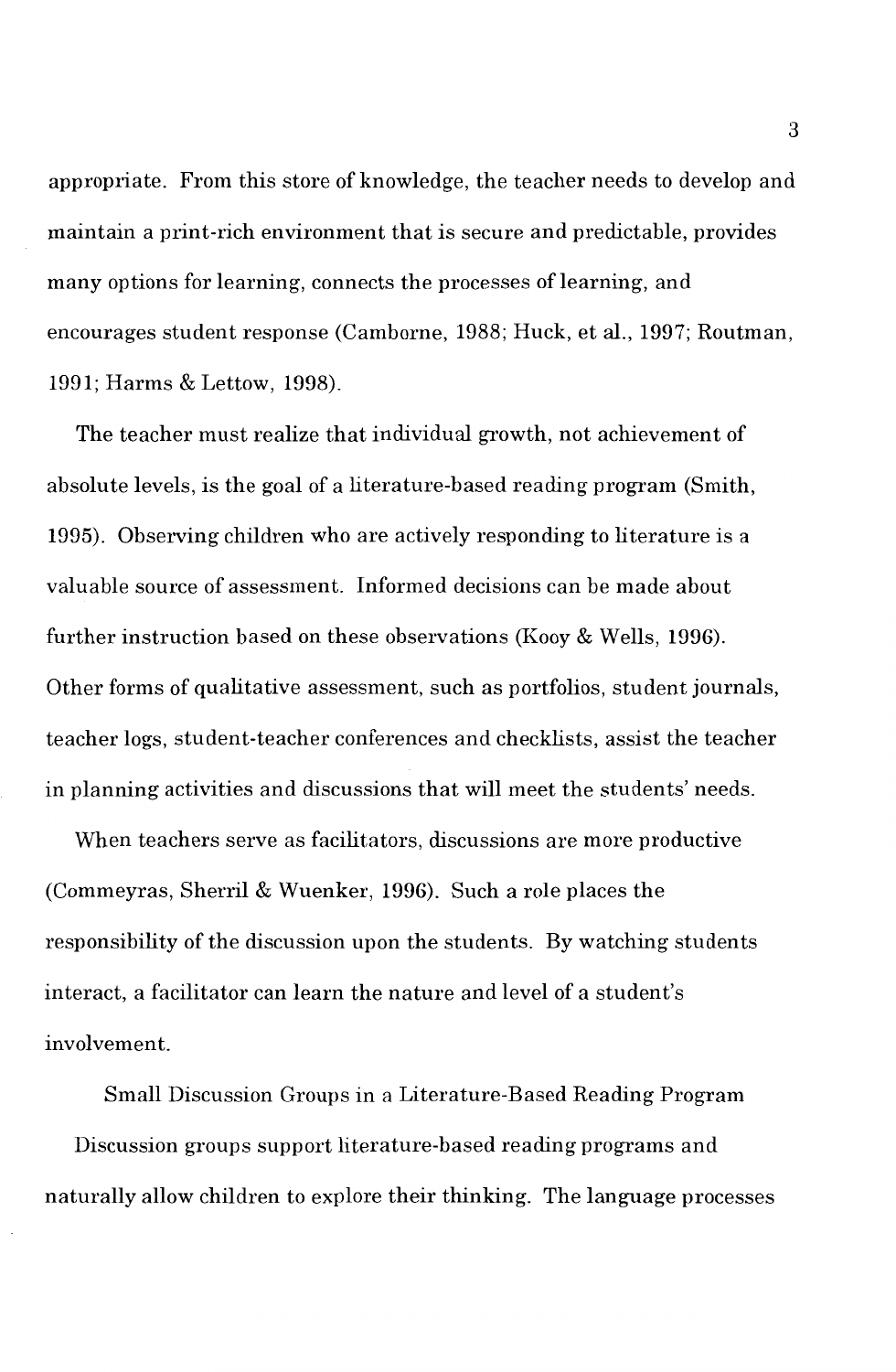develop naturally through interactions with adults and peers. Discussion groups are interactive events in which individuals collaboratively construct meaning and consider alternate interpretations of the text in order to arrive at new understandings (Almasi, 1995).

Small discussion groups encourage learners to answer questions, make inferences, and connect to their past learning more so than whole group interactions (Eeds & Wells, 1989). Discussion groups should have no more than 4 to 6 students. Each student needs to become comfortable and familiar with the members of the group. An openness, or willingness, to understand different perspectives and even to disagree or confront ideas needs to be promoted. Langer (1995) found that when these conditions are present teachers will observe increased student growth. Even disagreements help students to gain new insights and a better understanding of the text and of themselves.

Small group discussions allow for greater student involvement and can result in higher achievement. Most students are not accustomed to freedom to share their thoughts openly. In many cases, discussions in classrooms have tended to involve teachers asking literal questions that may not allow for much thinking or interaction among the students. This activity is more correctly referred to as recitations (Almasi, 1996). Gambrell & Almasi (1996) found that many positive outcomes are associated with small group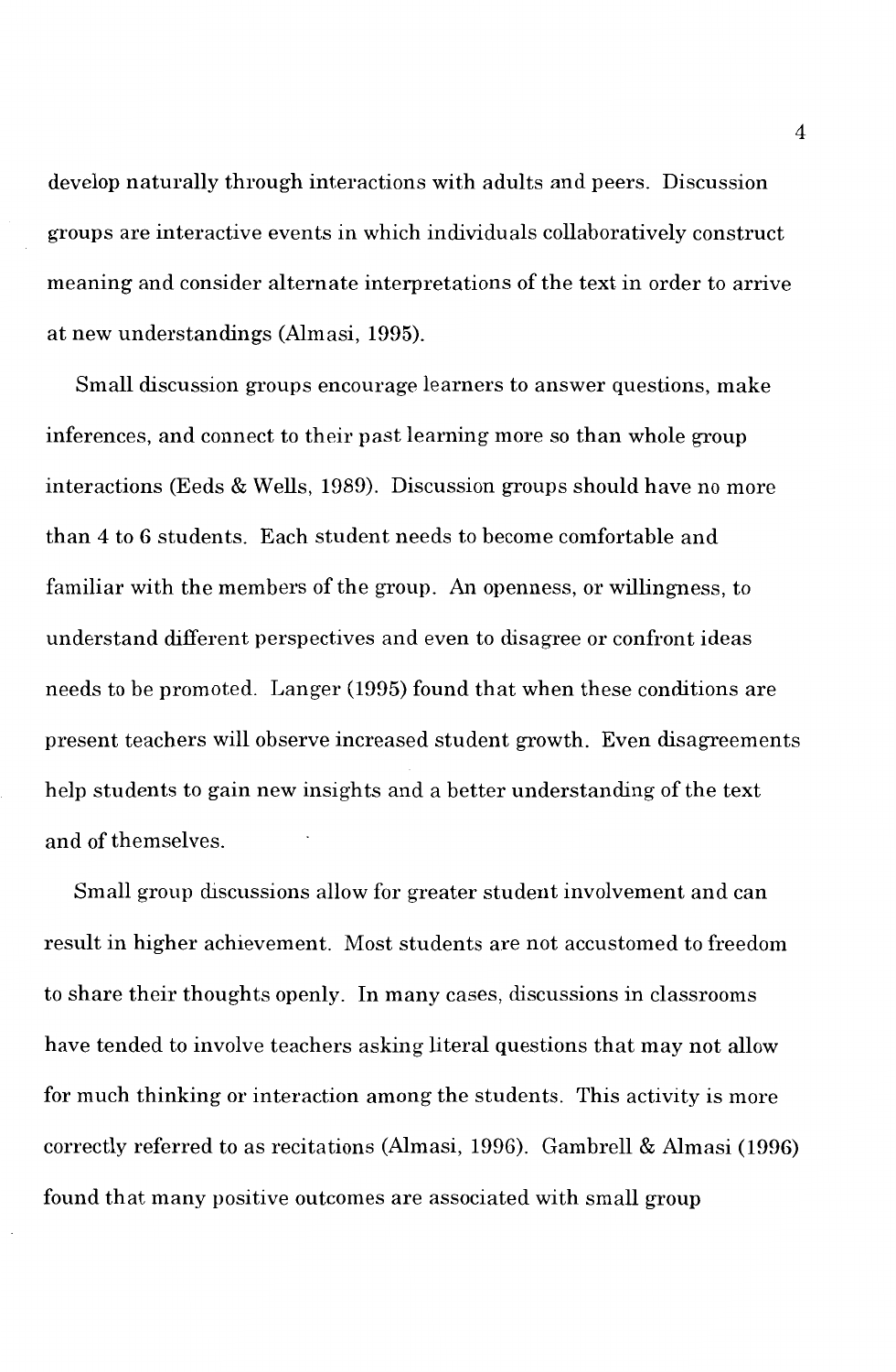discussions, such as a deeper understanding of the text, using higher level thinking to shape ideas, and improved communication skills.

Active learners who are engaging in the construction of knowledge produce a lively atmosphere. Traditional classrooms tend to be quiet environments that stifle opportunities to learn through discussions. Eeds & Peterson (1997) found that a child-centered, language-based classroom is "Messy and imprecise and full of opinion and controversy ... " (p. 1).

Educators need to have faith in students, trusting them to have meaningful dialogues that develop from their interest in literature and the ideas they have generated while engaged in the reading process. Empowering students with control over their discussions show young readers that their ideas matter, therefore encouraging them to be greater risk-takers and be more involved in their own learning (Almasi, 1995).

Teachers can model questions that lead to meaningful discussion. They can ask questions that will require students to answer with personal interpretations and also those that will lead students to discuss important information, give a summary, ask for clarification of an idea, or prompt a prediction (Gambrell & Almasi, 1996). Almasi found that with ample opportunities to listen to valuable questioning techniques, observe models of discussion groups, and experiment with group discussion as members,

5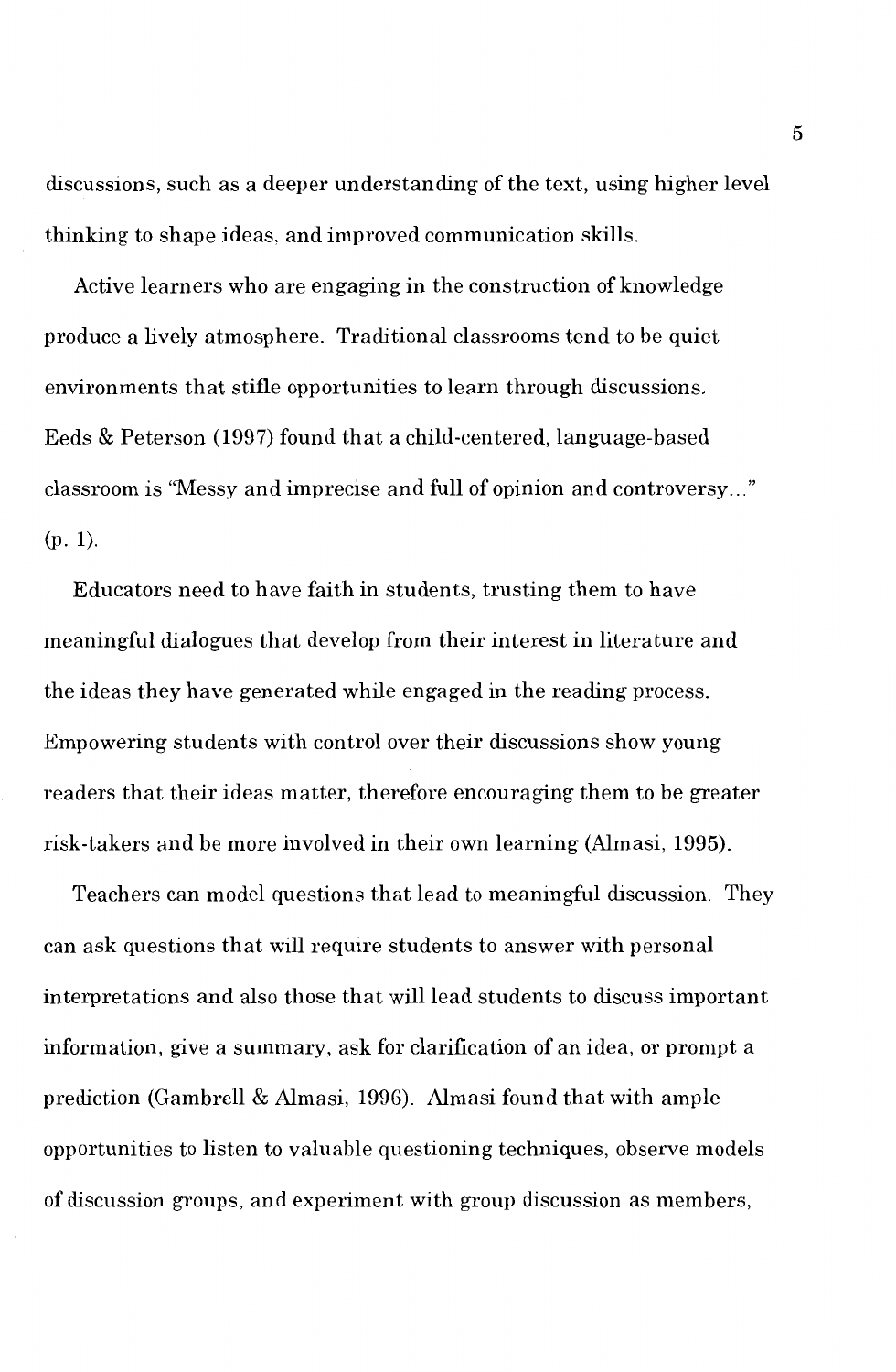students will evolve into exploratory thinkers.

As student begin to take the responsibility for posing questions for whole-class or peer group discussions, those within a range reading abilities will be motivated to discuss and relate personal experiences to the literature. The students interest in discussions will lead them to use higher-order thinking skills. They will begin to identify unstated assumptions, seek alternative view points, and provide reasons for their opinions (Commayras & Sumner, 1995). While they are reaping the educational benefits, they will find enjoyment in what they are reading.

A Literature Base to Promote Discussion in a Reading Program The focus of this article is on children carrying the responsibility for discussion. For my third grade reading program, I have selected themes across the curriculum that can be enhanced by presenting opportunities for discussion. The following themes and titles are intended to encourage children to extend their learning through discussion. Teachers must learn to nudge children towards seeing the story from a different perspective or thinking of a new idea without leading the discussion as they would a lecture.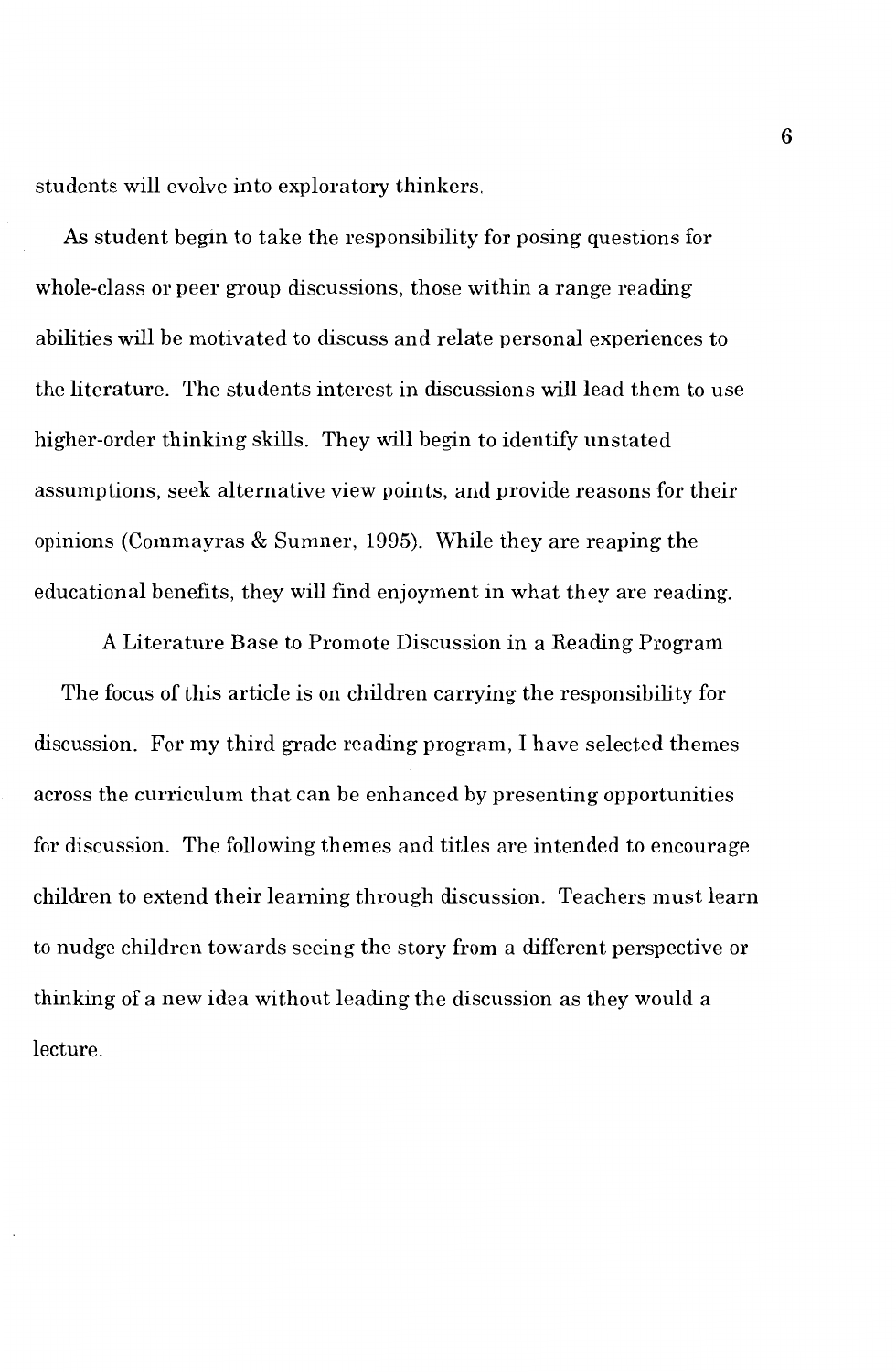#### Themes and Related Picture Books

#### Courage

Fox, M. (1987). Hattie and the Fox, P. Mullins, (Il.). New York: Bradbury. Even though Hattie, the big black hen, has warned the other animals of danger numerous times, they ignore it. They are surprised when they are attacked by a fox.

Grifalconi, A. (1987). Darkness and the Butterfly. Boston: Little, Brown. Osa is courageous and curious during the day but fearful at night. The Wise Woman shows her that the small butterfly is pursued by the darkness but flies on. Osa finds the light of her courage will help her cope with nighttime.

McCully, E.A. (1993). Mirette on the High Wire. New York: Putnam. Mirette learns to walk the tightwire from a famous artist who no longer performs because of fear. She helps him return to the wire, and the two perform together.

Yolen, J. (1987). Owl Moon, J. Schoenherr, (Il.). New York: Philomel. One winter night when the moon is full, a father takes his daughter into the woods to observe the great horned owl.

Grandparents

Ackerman, K. (1988). Song and Dance Man, S. Gammel, (IL). New York: Knopf.

A former vaudeville performer re-creates his song-and-dance act for his grandchildren.

Bahr, M. (1989). The Memory Box, D. Cunningham, (II.). Morton Grove, IL: A. Whitman

During a summer vacation, Zach and his grandparents collect memories of their experiences together as they face the grandfather's progressive illness, Alzheimer's disease.

Dorros, A. (1985). Abuela, E. Dleven, (IL). New York: Dutton. A little girl imagines what it would be like to fly over New York City with her abuela.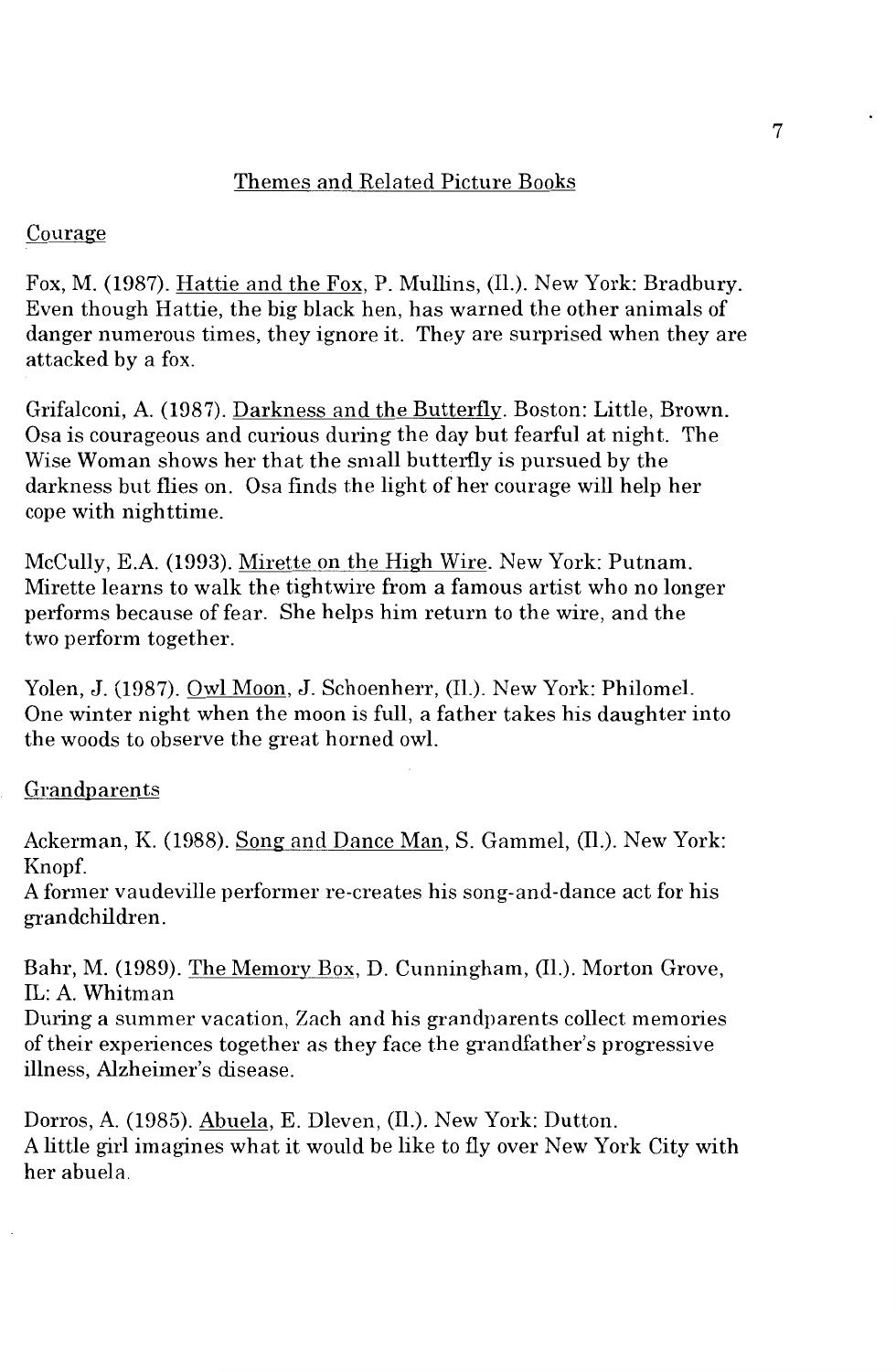Locker, T. (1984). Where the River Begins. New York: Dial. Two boys and their grandfather go on a camping trip to find the source of the nearby river.

Say, A. (1993). Grandfather's Journey. Boston: Houghton Mifilin. The author relates his grandfather's story as a Japanese American and then compares this story to his own.

African American Culture

Golenbock, P. (1990). Teammates, P. Bacon, (II.). San Diego: Harcourt. This real-life story tells of Pee Wee Reese's efforts to ease racial tensions during Jackie Robinson's early baseball career.

Hoffman, M. (1991). Amazing Grace, C. Binch, (IL). New York: Dial. Grace wants to play the part of Peter Pan in the school production, but some of her classmates tell her that her wish is impossible because she is black and a girl.

Olaleye, I. (1994). bitter Bananas, E. Young, (II.). Honesdale, PA: Boyd Mills.

The boy, Yusuf, living in an African village, finds a solution to the problem of baboons stealing his palm sap.

Winter, J. (1988). Follow the Drinking Gourd. New York: Knopf. Runaway slaves follow the directions in "The Drinking Gourd," a song taught to them by an old sailor, and escape to freedom along the Underground Railroad to the North.

Ecology

Baylor, B. (1975). The Desert Is Theirs, P. Parnal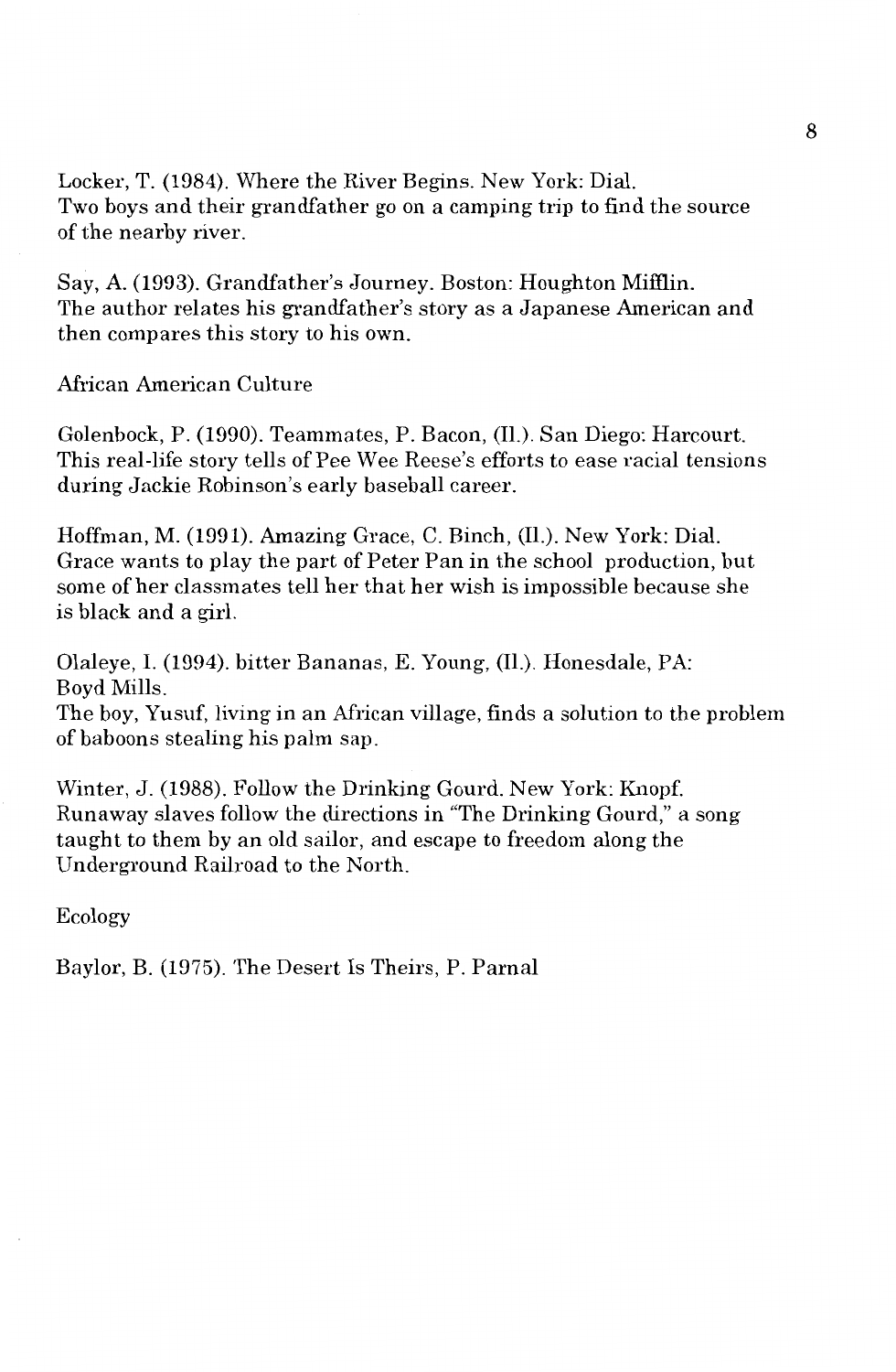Ehlert, L. (1991). Red Leaf, Yellow Leaf. San Diego: Harcourt. The sprouting and growth of a maple tree is described by a child whose family buys a sapling at the garden center.

Ryder, J. (1994). My Father's Hands, M. Graham, (II.). New York: Morrow. A child's father helps her discover and appreciate small creatures in his garden.

#### Reading

Bunting, E. (1989). The Wednesday Surprise, D. Carrick, (IL). New York: Clarion.

Anna and her grandmother have a special surprise for her father on his birthday: Anna has taught Grandma to read.

Fox, M. (1987). Possum Magic, J. Vivas, (IL). Nashville: Abingdon. Australian possums search for magic that will change the invisible one into a visible form.

Johnston, T. (1994). Amber on the Mountain, R. Duncan, (II.). New York: Dial.

Amber finds she is not isolated on her mountain farm when she can exchange letters with her friend, Anna, who has taught her to read.

Stewart, S. (1995). The Library, D. Small, (IL). New York: Farrar. When Elizabeth Brown's lifetime of collecting books consumes the space in her home, she donates her house and the books to the town for a library.

#### A Teacher-Directed Lesson to Promote Discussion

The children can read selections silently based on a common theme

and then discuss the ideas generated in peer groups, either done

independently of the teacher or with the collaboration of the teacher.

Occasionally, the teacher can present a book for discussion with

accompanying questions to nudge the students to probe deeper meanings

and implied ideas. Such lessons can assist children in inferring meaning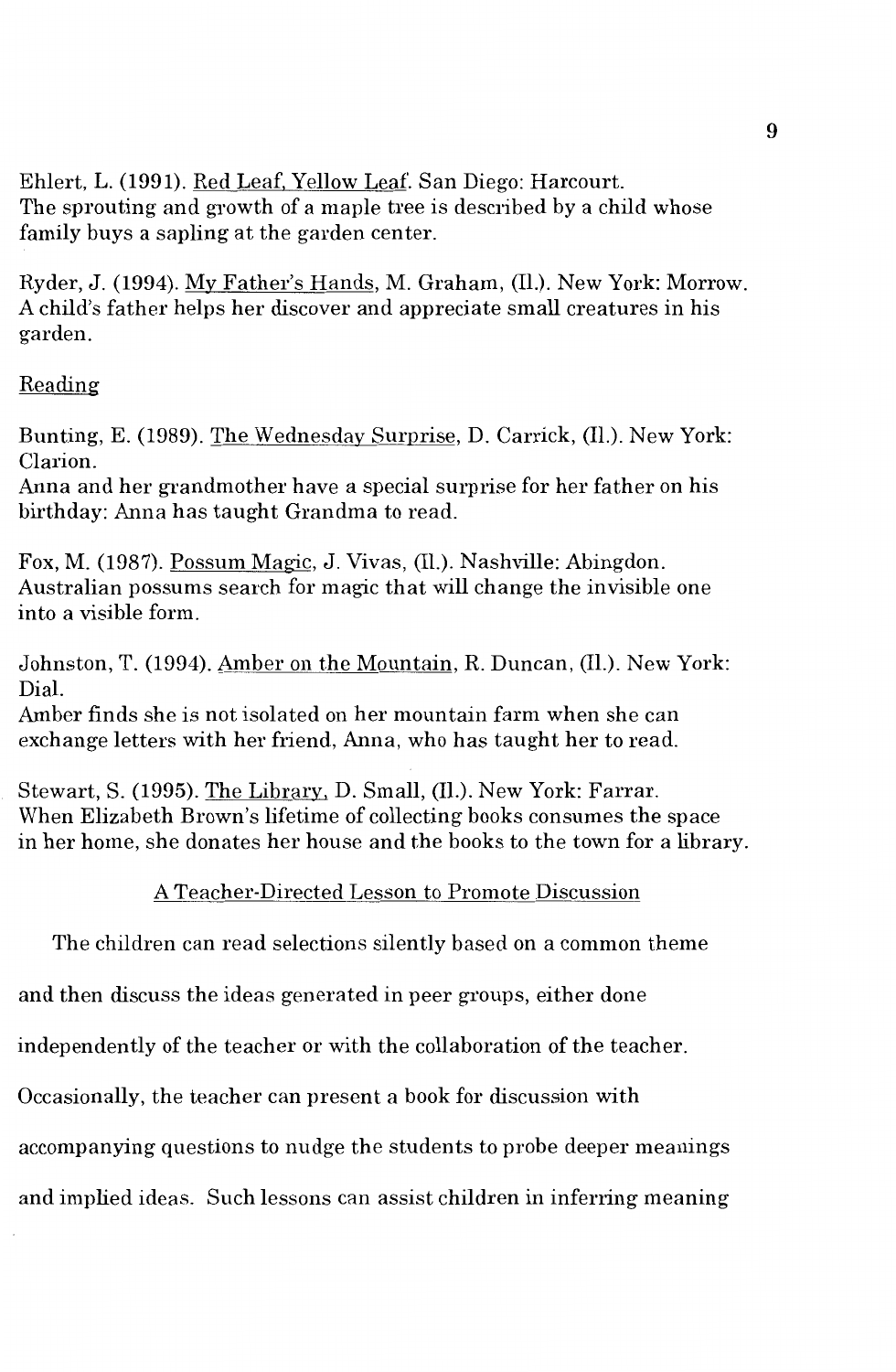from texts. Studies suggest that children fall short in inference-making probably because they do not have an opportunity to associate their background of experiences with the ideas of the text. Such engagement in the reading process can be extended through discussion directed by the teacher (Johnson, Johnson, Harms, & Lettow, 1997).

The example teacher-directed lesson is based on Mary Hoffman's picture book Amazing Grace (C. Binch, IL, New York: Dial, 1991) from the theme of African American Culture/Courage. First, the teacher can read the book for a pleasurable listening experience. Then, as the teacher rereads sections, he/she can ask questions that require inferring tasks in responding. The questions with the potential for inferring are given below.

- 1. Pages 1-12 How would you describe Grace? (Characterization)
- 2. Page 14 How does Grace feel now? (feeling)
- 3. Pages 17-19 What is Nana trying to show Grace? (Problem-solution, Characterization)
- 4. Page 21 Read the first sentence, then stop. What do you think will happen at the audition? (Prediction)
- 5. Page 21 How would you feel if you were Grace? (Feeling)
- 6. What is the message of the book? (Theme)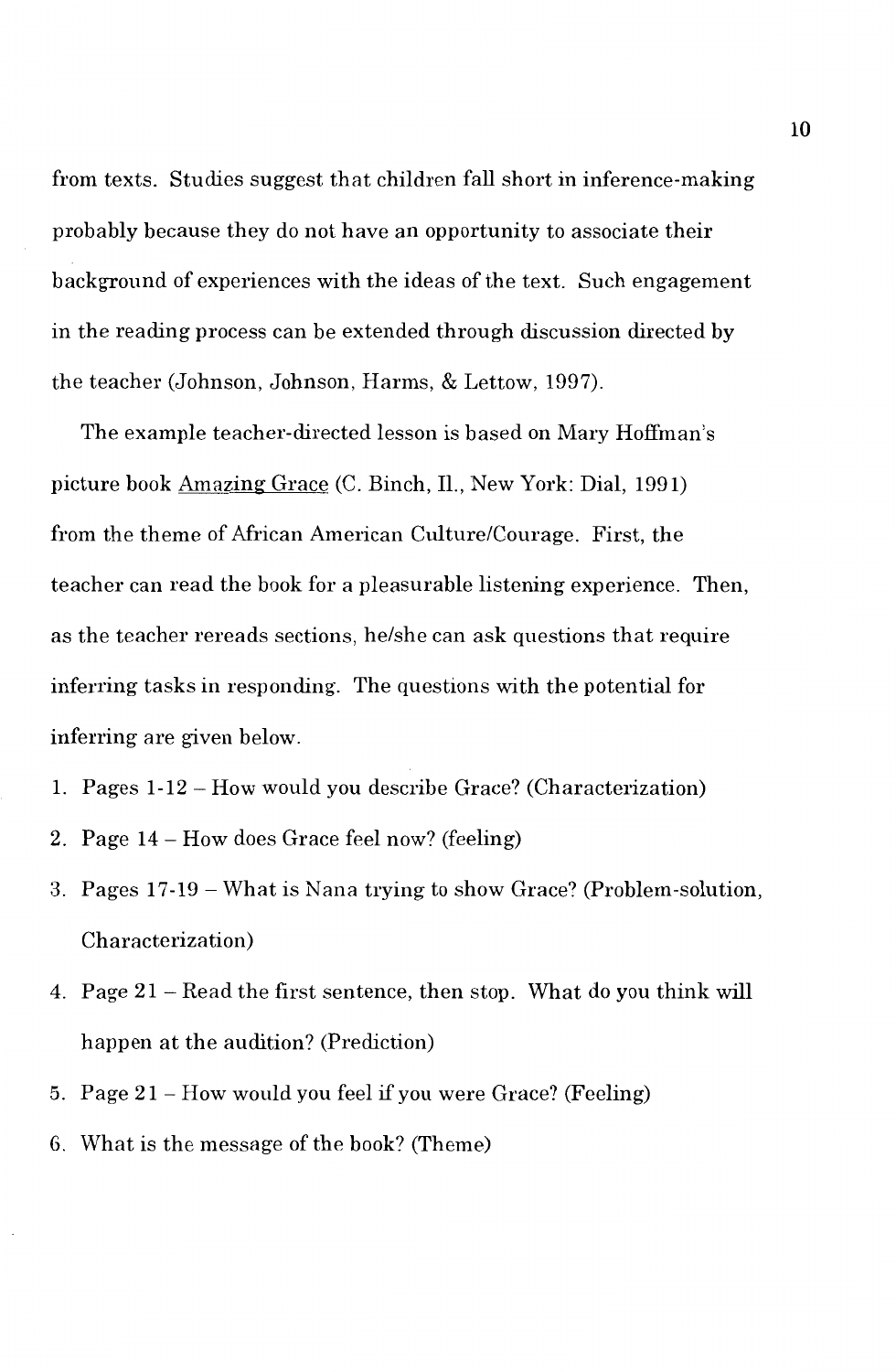#### Other Works Related to the Theme

These books can be read to extend the discussion in another session.

Golenbock, P. (1990). Teammates, P. Bacon, (IL). San Diego: Harcourt. Like Grace, Jackie has a tremendous talent and will do whatever it takes to overcome any barriers to accomplish his dream. Jackie has PeeWee Reese to encourage and stand by him.

Winter, J. (1988). Follow the Drinking Gourd. New York: Knopf. In this book, Father does what he can to help slaves escape to freedom. His son, Tommy, learns that you must take risks to help others and to stand up for what is right. Tommy shows great courage in a dangerous situation.

#### Expressive Activity

Each student can share with the class what he/she enjoys pretending and acting out. Using the information, the teacher can find an extensive selection of books for students to browse. Each student can choose a book to read and share in the small groups.

The students can choose favorite parts to act out. They can explain to the class why they chose their book and that particular part.

#### Conclusion

Discussion is critical to the process of reading. Teachers need to offer opportunities for students to join in lively discussions as they read. Students need to be encouraged to take risks by sharing their thoughts and feelings about books they are reading. They can enjoy listening and responding to their peers. Also, dialogue based on quality literature can promote a love of reading that will last a lifetime. Opportunities to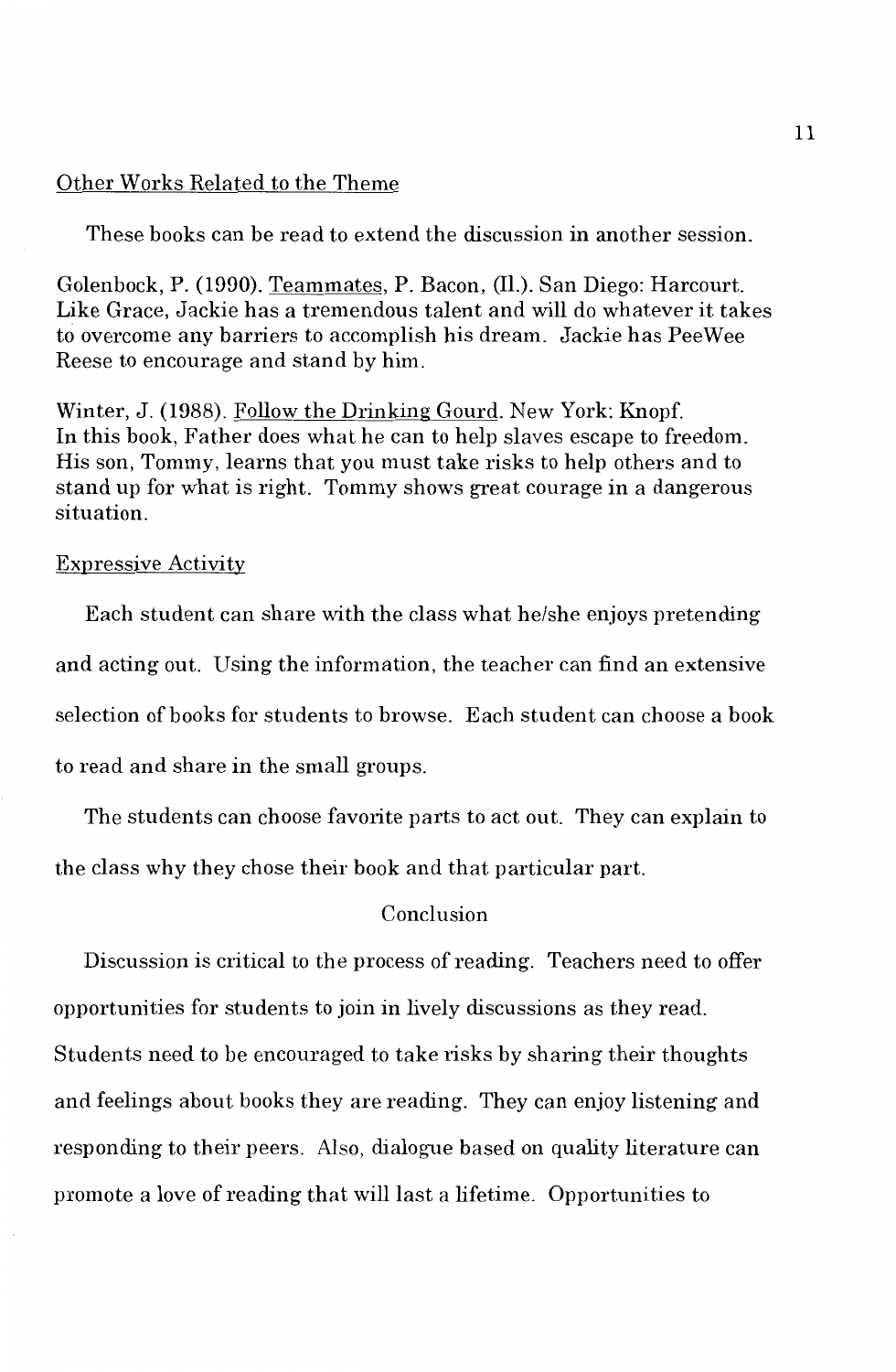respond to carefully selected literature pieces can encourage students to use higher-level thinking abilities.

 $\hat{\mathcal{A}}$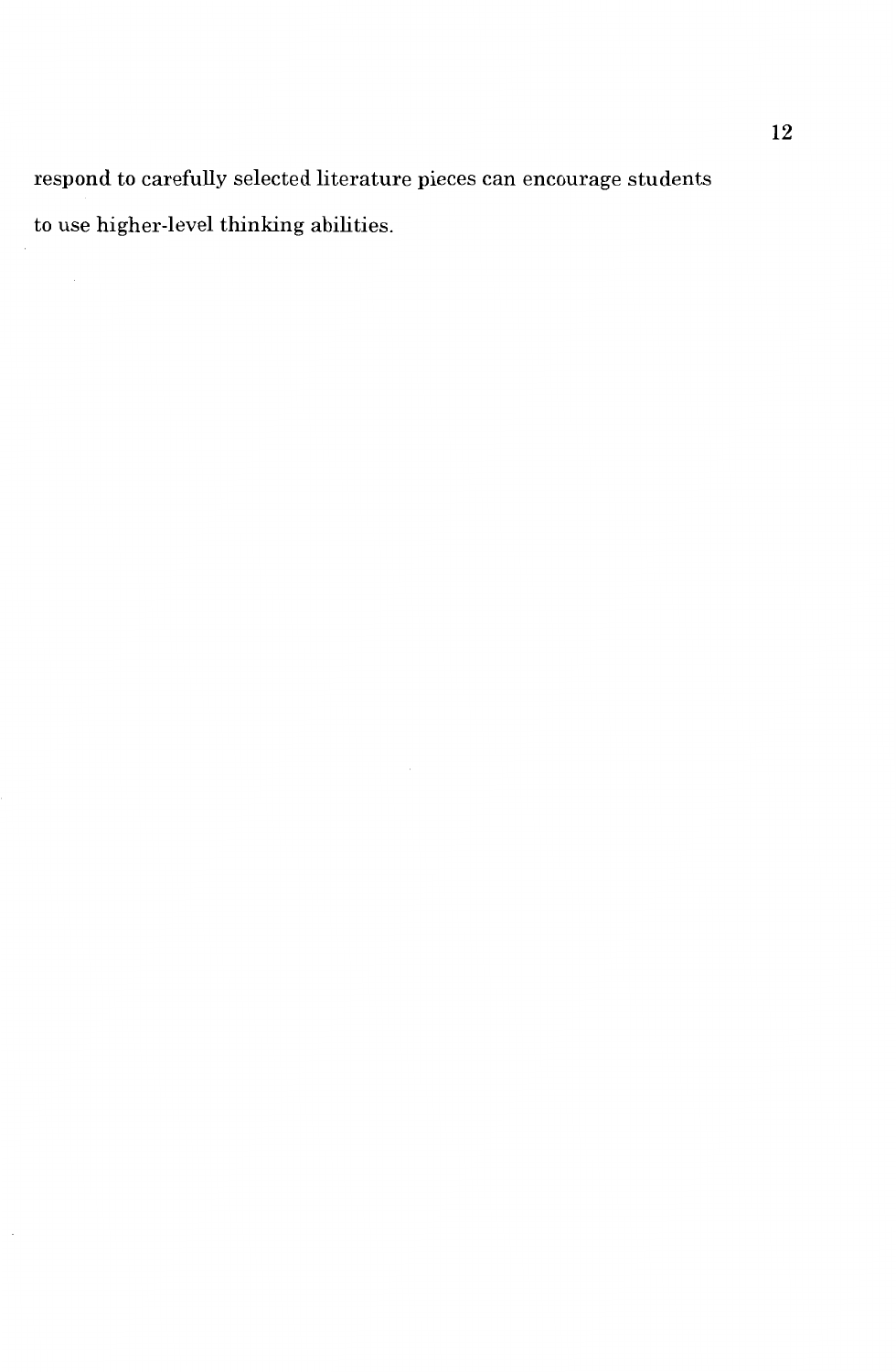#### Bibliography

Almasi, J.F. (1995). The nature of fourth graders' sociocognitive conflicts in peer led and teacher led discussion of literature.

Reading Research Quarterly, 30, 314-351.

Almasi, J.F. (1996). A new view of discussion. In L.B. Gambrell

& J.F. Almasi (Eds.), Lively discussions (pp. 2-23). Newark, DE: IRA.

Cambourne, B. (1988). The whole story. NY: Scholastic.

Commeyras, M., Sherril, K.A., Wuenker, K. (1996). Trusting

student's questions about literature: stories across contexts. In L.B.

Gambrell & J.F. Almasi (Eds.), Lively discussions (pp. 73-86).

Newark, DE: IRA.

Eeds, M., & Peterson, R. (1997). Literature studies revisited: some thoughts on talking with children about books. The New Advocate, 10, 1-9.

Eeds, M., & Wells, D. (1989). Grand conversations: an explorations of meaning construction in literature study groups. Research in the Teaching of English, 23, 4-29.

Gambrell, L.B. (1996). What research reveals about discussion. In L.B. Gambrell & J.F. Almasi (Eds.), Lively discussions (pp. 25-38). Newark, DE: IRA.

Goodman, K. (1996). What's whole in whole language. Portsmouth, NH: Heinemann.